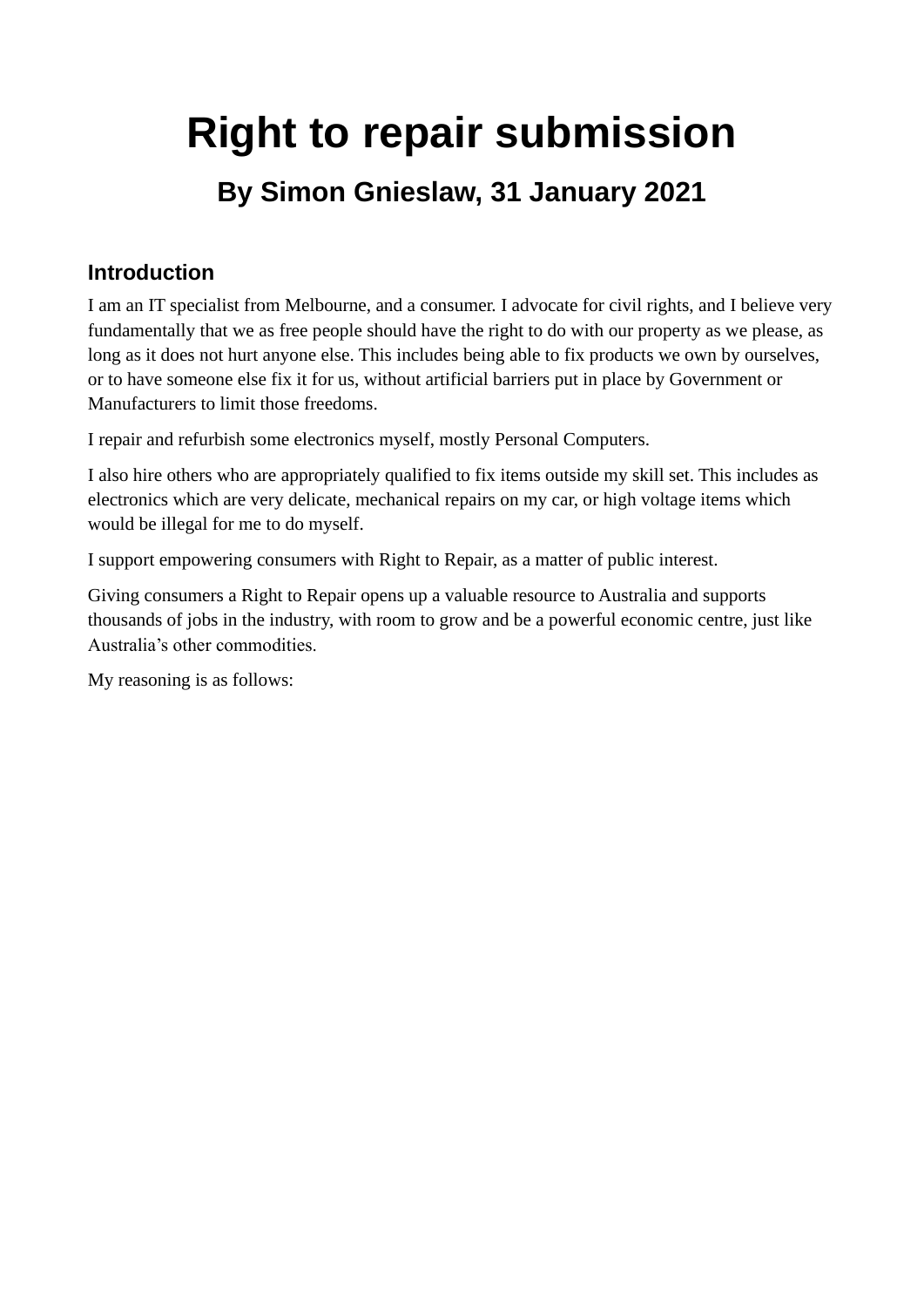## **Large multinational companies outside Australia are fighting Right to Repair and harming Australian consumers**

I have been following Louis Rossmann, of Rossmann Repair Group on YouTube. He is a prominent campaigner for the Right to Repair movement. He has published many videos on his journey of advocating for Right to Repair in the United States.

Some common themes are:

- Very aggressive lobbying by the manufacturers
- Manufacturers who make design decisions in their products which appear to have no other purpose than to make the product difficult or impossible to repair, such a the use of strong glue to bind separate components together where glue would not be necessary for any other reason
- Manufacturers not allowing a supply chain of spare parts, and going to extraordinary lengths to restrict supply. For example, making their "recycling" partners shop circuit boards into smaller pieces, making agreements with companies not to supply their microchips to anyone else, stand over tactics, inappropriate use of laws, pretending to co-operate with legislators but actually not making a genuine effort to do so.

When these companies do these sorts of things in the United States, which is where most of these product design decisions are made, the effects are that these products are made in a way which hurt consumers' options globally, including Australian consumers when they end up reaching our market.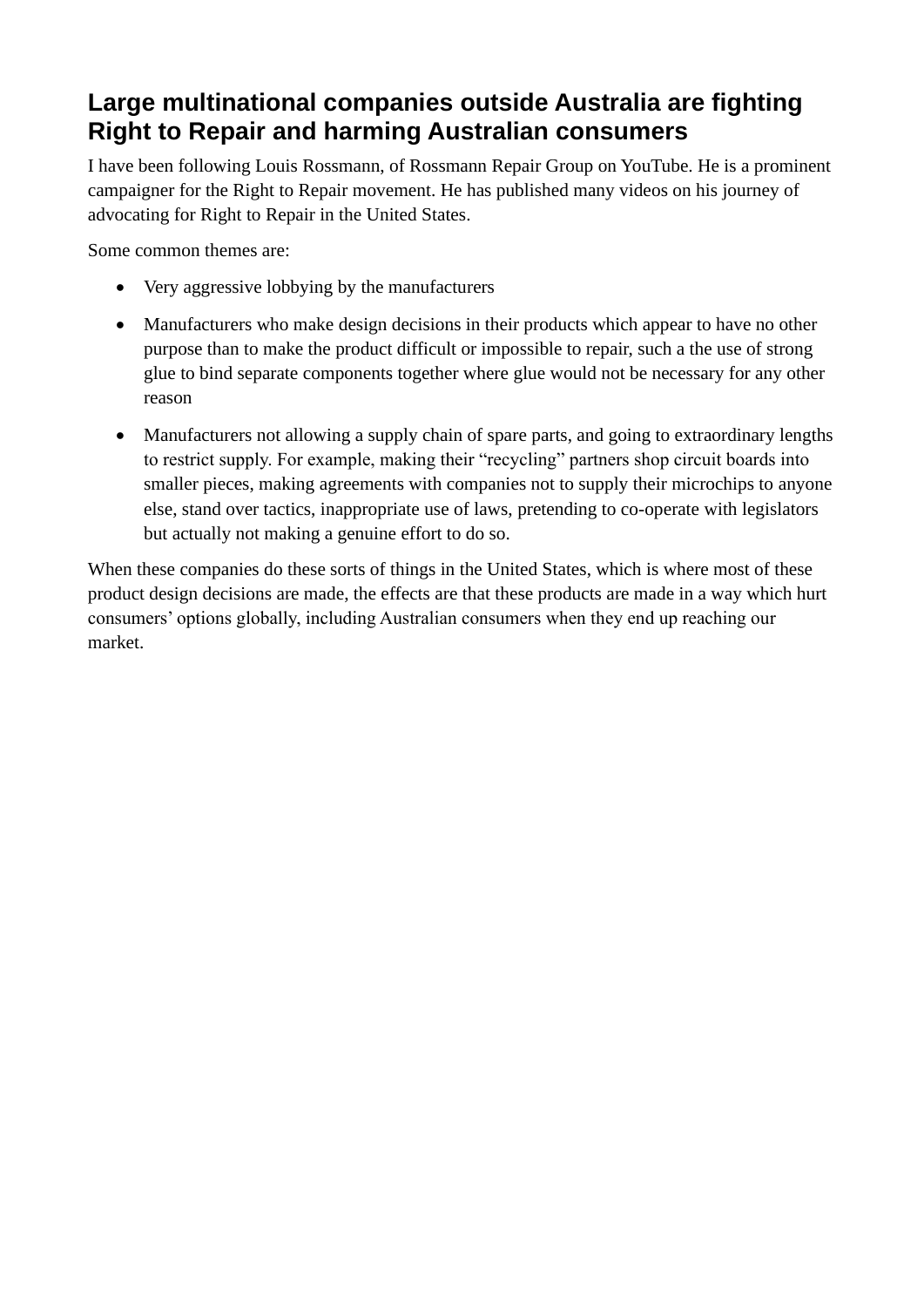## **Support Australian Small Business & Healthy Competition**

Australia is full of small businesses. It is part of our way of life. It is truly remarkable that with a bit of technical know-how, someone can pick up a Phillips Head screwdriver and become a Computer Technician. Or a 10mm Socket and become a Car Mechanic. These are the hard workers who keep the economy moving by fixing all our machines, required to do other business, and for home, contributing much to society and pay taxes.

There are literally thousands of Computer Technicians, Phone Repairers & Automotive Mechanics around Australia. There are also more niche industries such as Lift Repair to make sure people don't get stuck in lifts, and Biomedical technicians who keep the hospital equipment running which saves our lives.

Manufacturers are actively working to cut these people out of work, or give them very limited roles working for them, in favour of selling more products brand new in the factory, over issues which could have been easily repairable if there was an official right to repair.

Independent Repairers have a certain relationship with their customer (the consumer) to work in their interests rather than the interests of the manufacturer.

If Independent Repairers were unable to continue Independent Repair, consumers would be at the mercy of the manufacturers not to take advantage of their market position to exert large amounts of money for technically simple repairs, and pricing repairs in a way where it may be more economical to buy a new product even if the old one was easily repairable in an economic way if Independent Repair was possible.

### **Support Australian Consumers**

If you buy something, or at least spend a lot of money on it, you should have the freedom to basically use it as you see fit. It's yours. It should be up to you how it's used, how it's modified, how it's repaired.

Manufacturers often overplay the safety issues, especially regarding Lithium Batteries, but these are risks easily managed when repairers who are trained, properly qualified & licensed to handle such things.

The schematics should be provided as part of the product, as well as a reasonable process to be able to overcome software faults. If the manufacturer is able to clear the fault, then there should be a way that the same fault can be cleared by the consumer of their nominated repairer, or if there are some security implications, then be done remotely by the manufacturer and at a reasonable cost.

For example a microchip might need reprogramming for a Tractor on a farm. Instead of having to wait weeks/days for a new programmable microchip to arrive from overseas by post, a local repairer might have a spare microchip on hand, and the tools to be able to program that microchip (either directly or with manufacturer assistance) to give to the Farmer. This would turn downtime on the farm from Weeks to Hours.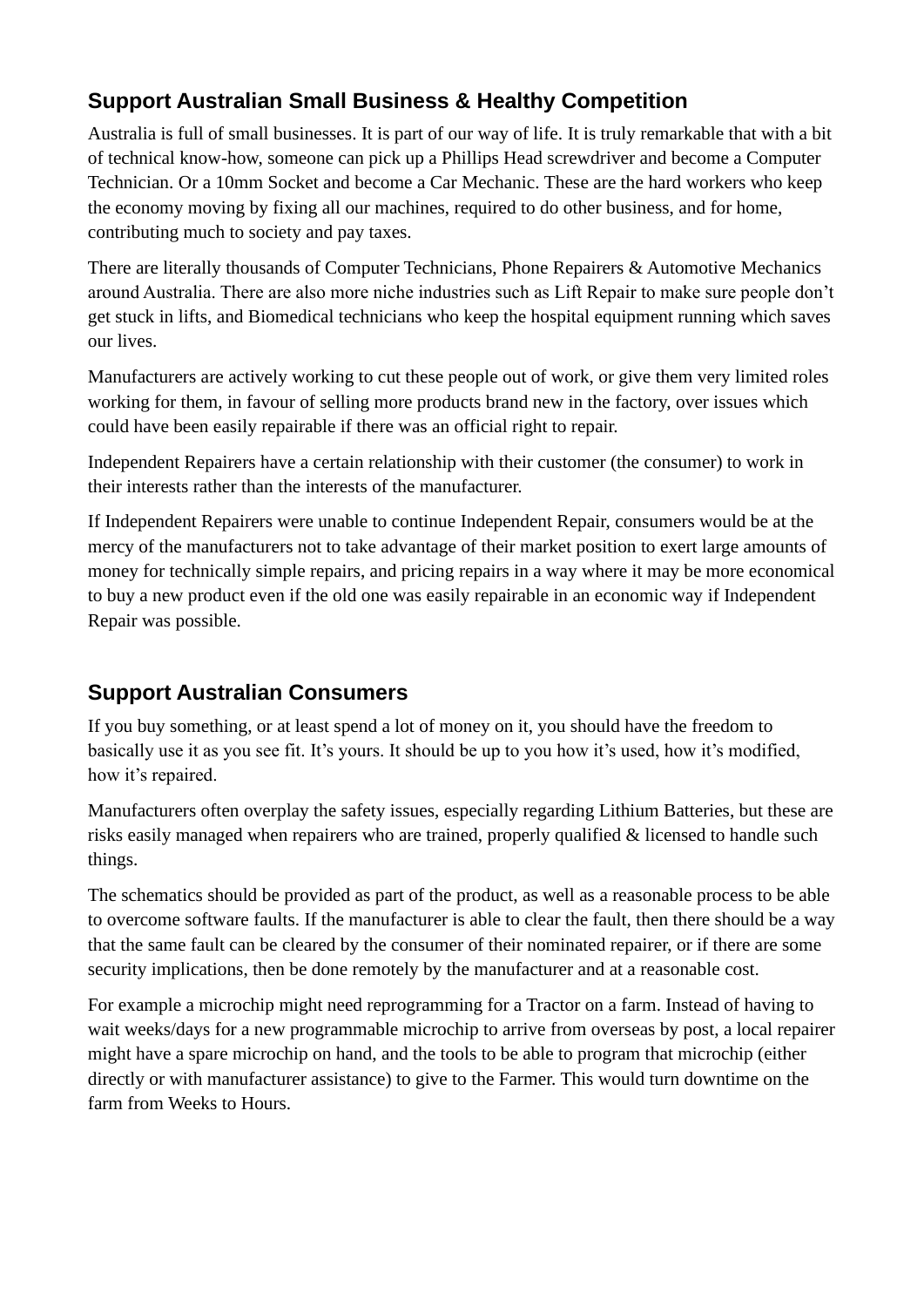#### **Waste, Environment & Economy**

Products which can't be repaired, especially due to manufacturers making efforts for them not to be, ends up as waste which needs to be disposed of properly as not to cause contamination of the land.

This is a cost on Australian rate & taxpayers, when really it should be a cost on the consumer who decides to buy products which have a low score on repair-ability.

Perfectly good components are currently going to waste, when these components could be recovered and sold as a valuable commodity to offset to the cost of recycling components which are not economical to recycle on it's own.

There is a market for recovered valuable components, which is a resource that Australia can export.

I propose two things:

1. A board sitting under the ACCC made up of experts of an Engineering background relevant to consumer products, who can score a product on it's repair-ability and environmental impact.

2. If a product scores too low (i.e. not very repairable even though there could have been easily made design changes making it repairable), then a tax should be added to cover the cost of it's disposal.

Manufacturers would naturally want to keep the end-user price lower so they would have the incentive to make the product more repairable to avoid the tax, and then when the product is eventually disposed of, the cost of that disposal is recovered through the value in it's spare parts, and the excess value is a resource for Australians to make money offerings